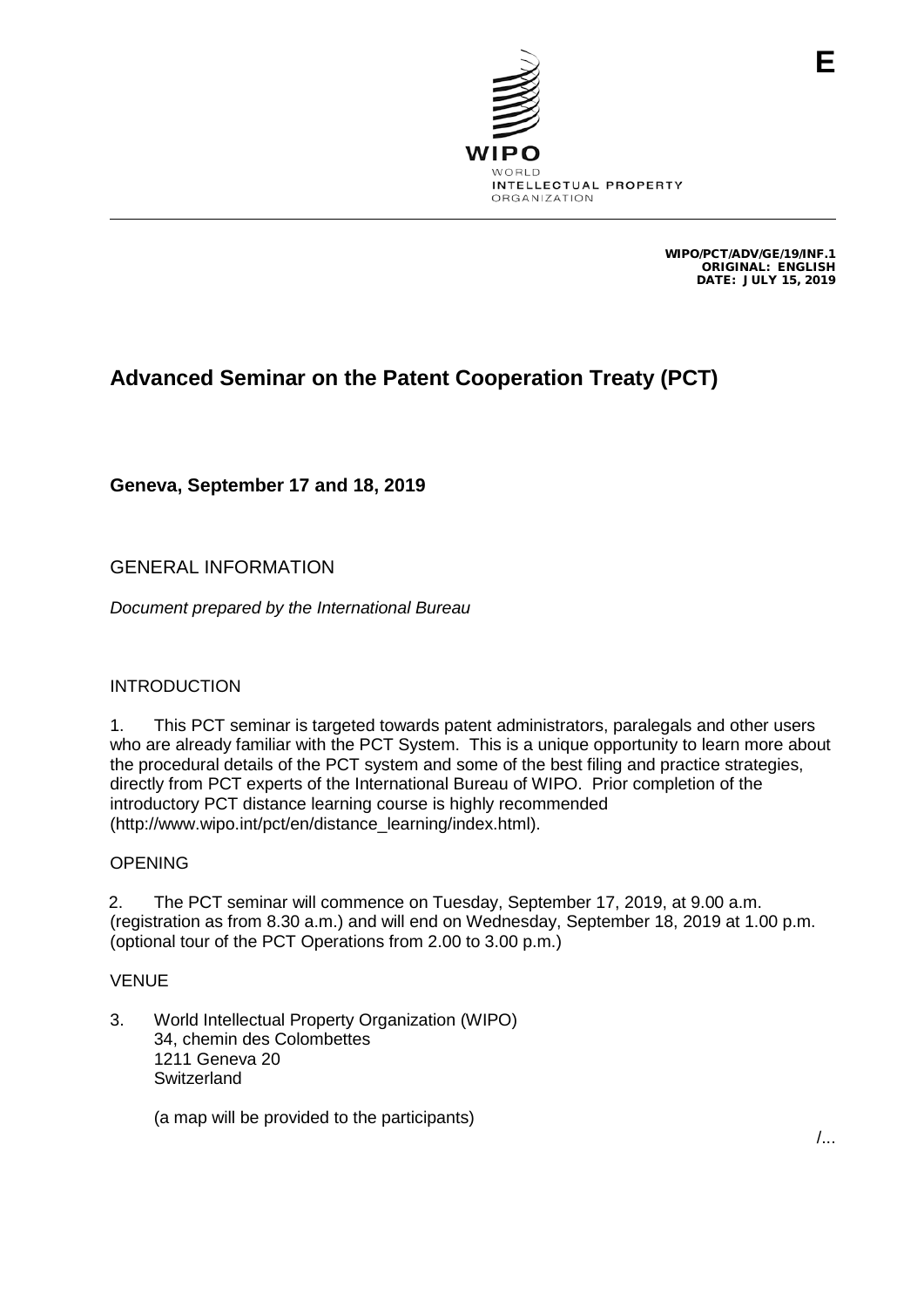### REGISTRATION

**(***N.B***.: WIPO does not offer any financial assistance towards travel and subsistence expenses, nor does it provide assistance for obtaining an entry visa into Switzerland. Moreover, all registrants will have to provide travel and visa details as a final confirmation of their participation in the seminar, on or before Friday, September 6, 2019). A message of acknowledgement and registration confirmation will then be sent out by WIPO.**

4. Interested participants are requested to make a preliminary registration online at: [registration link to be provided].

- 5. Registration fee: this seminar is offered free-of-charge.
- 6. Deadline for registration: Friday, September 6, 2019.
- 7. Number of participants: The number of participants is limited to 50.
- 8. Further information on the PCT seminar may be obtained from:

PCT Legal and User Support Section PCT Legal and User Relations Division Patents and Technology Sector E-mail: *pct.training@wipo.int*

### LANGUAGE

9. The seminar will be conducted in English only.

### ADMISSION BADGES

10. Admission badges are issued to participants at the registration desk situated in the WIPO Access Centre. The desk will be open for registration on Tuesday, September 17, 2019 as from 8.30 a.m. Participants are required to wear their badges visibly at all times when they are in the WIPO buildings.

### INTERNET CAFÉ

11. Several PCs are available for use by participants in the Internet Café located in the WIPO Library and in the WIPO Information Center. Wi-Fi is available in the lobbies of the main WIPO building and the New Building, and in the WIPO cafeterias.

### TRAVEL/HOTELS/TRANSPORTATION

### **Travel**

12. Participants are responsible for their own travel arrangements (please see note under REGISTRATION here above).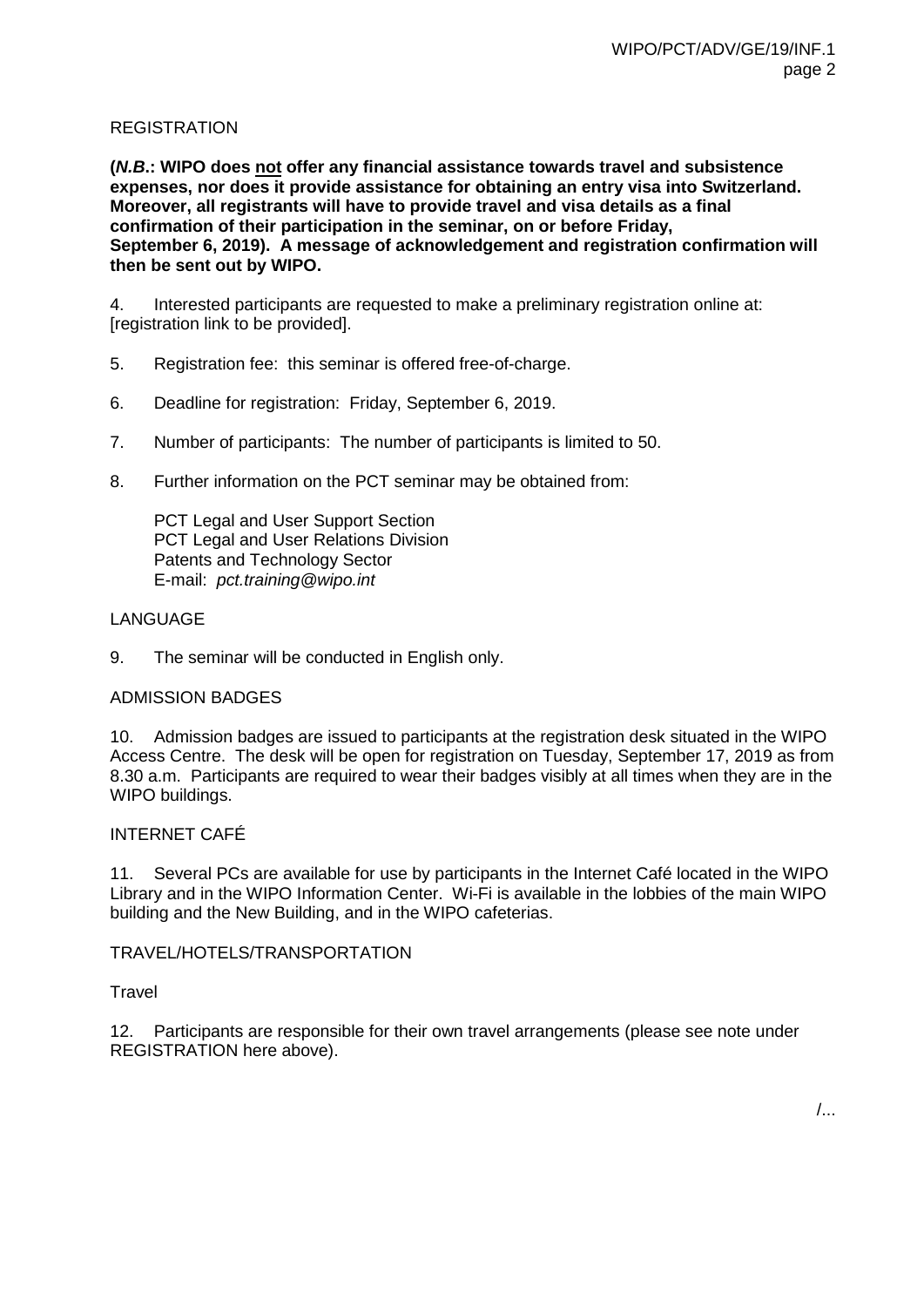Visas

13. If you require an entry visa for Switzerland, please ensure that the necessary formalities are undertaken in sufficient time. WIPO does not provide any assistance in securing visas for travel purposes (please see note under REGISTRATION here above).

#### Hotel Accommodation

14. Information on hotels in Geneva may be obtained from the Geneva Tourist Office:

Telephone: (+41 22) 909 7000

Hotel Reservations Desk: Telephone: (+41 22) 909 7020 Facsimile: (+41 22) 909 7021 Website: *www.geneve-tourisme.ch*

15. Airbnb rentals are also available in Geneva: www.airbnb.com.

Taxis and ride-sharing

16. The nearest taxi stand is situated on chemin Louis-Dunant. Taxis may also be called by dialing (+41 22) 320 2202 or (+41 22) 320 2020.

17. Uber ride-sharing is also available in Geneva: www.uber.com.

Public Transport

18. Buses to and from Geneva city center (and the railway station) stop at avenue Giuseppe Motta outside the ITU tower (bus line 8, bus stop "UIT") and at Place des Nations (bus lines 5, V, Z and tram lines 13 and 15, bus stop "Nations"). For more information, see *http://www.tpg.ch*.

OTHER FACILITIES AVAILABLE AT OR NEAR WIPO

Bank

19. A branch of the Union de Banques Suisses (UBS) is situated across the street at 17, chemin Louis-Dunant.

Opening hours: 8.30 a.m. to 4.30 p.m. (Monday to Friday)

21. An Automated Teller Machine (ATM) is also located to the right of WIPO's main entrance lobby.

/...